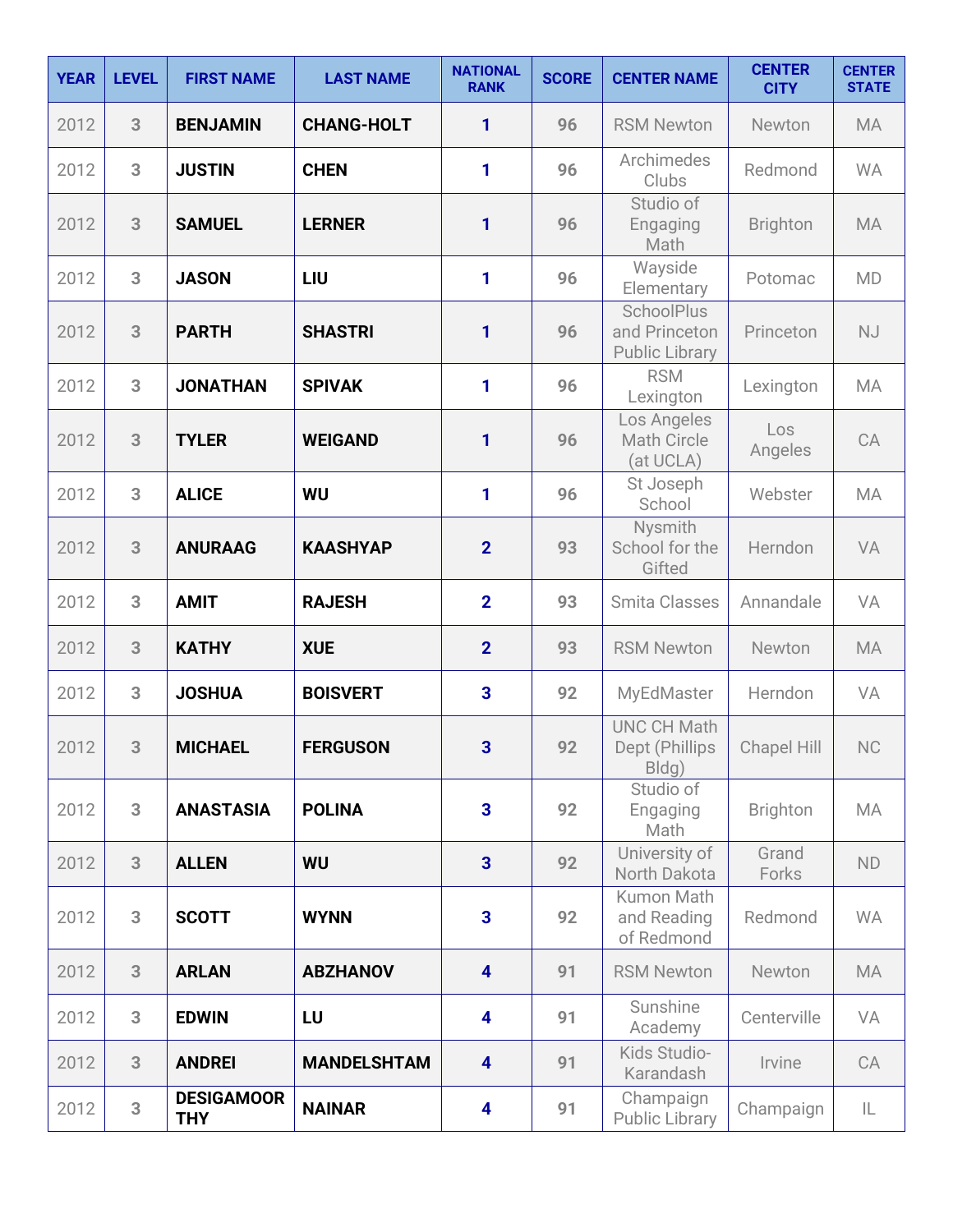| 2012 | 3 | <b>TIMOTHY</b>    | <b>PALAMARCHUK</b> | $\overline{\mathbf{4}}$ | 91 | <b>RSM</b><br>Lexington                                           | Lexington         | <b>MA</b>     |
|------|---|-------------------|--------------------|-------------------------|----|-------------------------------------------------------------------|-------------------|---------------|
| 2012 | 3 | <b>EDWARD</b>     | QIN                | 4                       | 91 | Fr.<br>Twardowski<br>Polish School                                | <b>Bellevue</b>   | <b>WA</b>     |
| 2012 | 3 | <b>SRIVASUDHA</b> | <b>RAMANUJAM</b>   | $\overline{\mathbf{4}}$ | 91 | <b>Bartlett Park</b><br><b>District</b>                           | <b>Bartlett</b>   | $\mathsf{IL}$ |
| 2012 | 3 | <b>JUSTIN</b>     | <b>SHAN</b>        | 4                       | 91 | RSM-Acton<br><b>LLC</b>                                           | Acton             | MA            |
| 2012 | 3 | <b>ALBERT</b>     | <b>SHU</b>         | $\overline{\mathbf{4}}$ | 91 | GOTM-<br><b>Belmont</b><br>Holiday Inn                            | <b>Belmont</b>    | CA            |
| 2012 | 3 | <b>DANIEL</b>     | <b>SUN</b>         | $\overline{\mathbf{4}}$ | 91 | Archimedes<br>Clubs                                               | Redmond           | <b>WA</b>     |
| 2012 | 3 | <b>DYLAN</b>      | <b>WANG</b>        | $\overline{\mathbf{4}}$ | 91 | Studio of<br>Engaging<br>Math                                     | <b>Brighton</b>   | <b>MA</b>     |
| 2012 | 3 | <b>COLIN</b>      | <b>YAO</b>         | $\overline{\mathbf{4}}$ | 91 | 95th Street<br>Library                                            | Naperville        | IL            |
| 2012 | 3 | <b>ETHAN</b>      | <b>CHO</b>         | $5\phantom{1}$          | 89 | MAHOMET-<br><b>SEYMOUR</b><br><b>JUNIOR HIGH</b><br><b>SCHOOL</b> | Mahomet           | $\mathsf{IL}$ |
| 2012 | 3 | <b>SRIKAR</b>     | <b>GOURU</b>       | 5                       | 89 | Nysmith<br>School for the<br>Gifted                               | Herndon           | VA            |
| 2012 | 3 | <b>VINCENT</b>    | <b>JIANG</b>       | $5\phantom{1}$          | 89 | Insightful<br>Learning<br>Center                                  | <b>Bridgewate</b> | <b>NJ</b>     |
| 2012 | 3 | <b>ALEXANDER</b>  | <b>HSIA</b>        | $6\phantom{1}6$         | 88 | Champaign<br>Public Library                                       | Champaign         | IL            |
| 2012 | 3 | <b>ALLISON</b>    | <b>JOHN</b>        | $6\phantom{1}6$         | 88 | <b>Redwood City</b><br><b>Public Library</b>                      | Redwood<br>City   | CA            |
| 2012 | 3 | <b>AGUSTYA</b>    | <b>MATHETH</b>     | $6\phantom{1}6$         | 88 | <b>IQ Abacus</b><br>Math &<br>Language<br>School                  | Tempe             | AZ            |
| 2012 | 3 | <b>PHEVOS</b>     | <b>PASCHALIDIS</b> | $6\phantom{1}$          | 88 | <b>RSM Newton</b>                                                 | Newton            | MA            |
| 2012 | 3 | <b>AARUSH</b>     | <b>PRASAD</b>      | $6\phantom{1}6$         | 88 | St Ignatius<br>Catholic<br>Church                                 | Tarpon<br>Springs | FL.           |
| 2012 | 3 | <b>SAI</b>        | <b>VEDAGIRI</b>    | $6\phantom{1}6$         | 88 | Polish School<br>at the Polish<br>Cultural<br>Foundation          | Clark             | <b>NJ</b>     |
| 2012 | 3 | <b>GEORGE</b>     | <b>CHEN</b>        | $\overline{\mathbf{z}}$ | 87 | Cincinnati<br>Library                                             | Loveland          | OH            |
| 2012 | 3 | <b>ARYAN</b>      | <b>CHINNALA</b>    | $\overline{7}$          | 87 | <b>MyEdMaster</b>                                                 | Herndon           | VA            |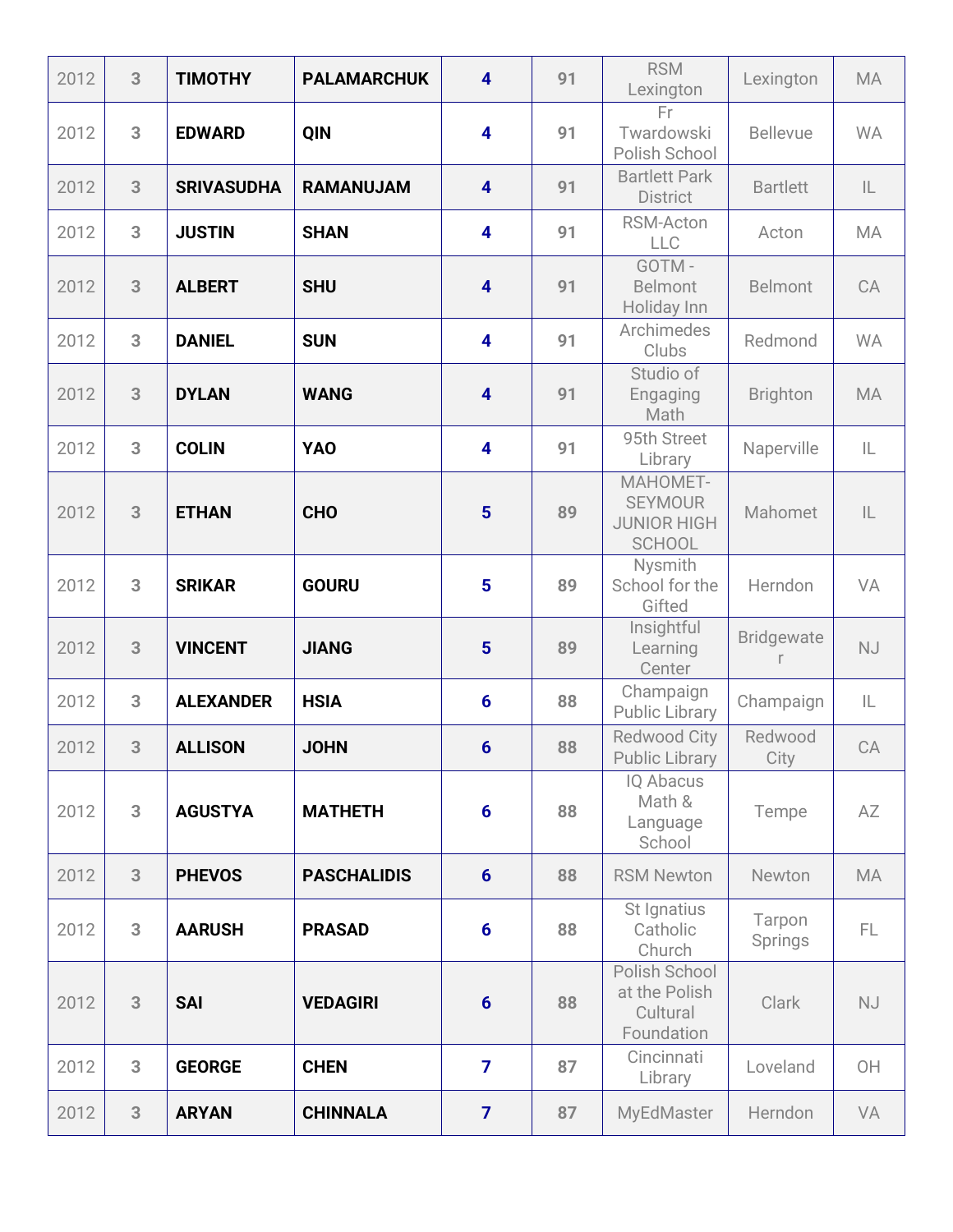| 2012 | 3 | <b>JAEWOO</b>            | <b>CHUNG</b>       | $\overline{7}$   | 87 | Wayside<br>Elementary              | Potomac           | <b>MD</b> |
|------|---|--------------------------|--------------------|------------------|----|------------------------------------|-------------------|-----------|
| 2012 | 3 | <b>JENNY</b>             | <b>GREEN</b>       | $\overline{7}$   | 87 | Copernicus<br>School               | Houston           | <b>TX</b> |
| 2012 | 3 | <b>SOHAM</b>             | <b>KONAR</b>       | $\overline{7}$   | 87 | Cincinnati<br>Library              | Loveland          | OH        |
| 2012 | 3 | <b>RAKSHEET</b>          | <b>KOTA</b>        | $\overline{7}$   | 87 | Copernicus<br>School               | Houston           | TX        |
| 2012 | 3 | <b>JONATHAN</b>          | <b>LAU</b>         | $\overline{7}$   | 87 | Champaign<br><b>Public Library</b> | Champaign         | IL        |
| 2012 | 3 | <b>COLIN</b>             | LIU                | $\overline{7}$   | 87 | Cedar Mill<br>Library              | Portland          | <b>OR</b> |
| 2012 | 3 | <b>VICTORIA</b>          | <b>MASLOVA</b>     | $\overline{7}$   | 87 | Studio of<br>Engaging<br>Math      | <b>Brighton</b>   | <b>MA</b> |
| 2012 | 3 | <b>GEONHA</b><br>(KEVIN) | <b>PARK</b>        | $\overline{7}$   | 87 | <b>RSM Newton</b>                  | Newton            | <b>MA</b> |
| 2012 | 3 | <b>ELIZABETH</b>         | <b>SUN</b>         | $\overline{7}$   | 87 | Sunshine<br>Academy                | Centerville       | VA        |
| 2012 | 3 | <b>ANISH</b>             | <b>TENEPALLI</b>   | $\overline{7}$   | 87 | <b>Smita Classes</b>               | Annandale         | VA        |
| 2012 | 3 | <b>JONATHAN</b>          | <b>ZHANG</b>       | $\overline{7}$   | 87 | Hunter<br>College                  | New York          | <b>NY</b> |
| 2012 | 3 | <b>KIERAN</b>            | <b>CAMPBELL</b>    | 8                | 86 | NEST+m                             | New York          | <b>NY</b> |
| 2012 | 3 | <b>JOSHUA</b>            | <b>CHENG</b>       | 8                | 86 | St Joseph<br>School                | Webster           | MA        |
| 2012 | 3 | <b>AVI</b>               | <b>GELL</b>        | 8                | 86 | NEST+m                             | New York          | <b>NY</b> |
| 2012 | 3 | <b>XUANWEN</b>           | <b>ZHAO</b>        | 8                | 86 | Copernicus<br>School               | Houston           | <b>TX</b> |
| 2012 | 3 | <b>SHREYAN</b>           | <b>DAS</b>         | $\boldsymbol{9}$ | 84 | Insightful<br>Learning<br>Center   | <b>Bridgewate</b> | <b>NJ</b> |
| 2012 | 3 | <b>CHANDRA</b>           | <b>GANGAVARAPU</b> | 9                | 84 | 95th Street<br>Library             | Naperville        | IL.       |
| 2012 | 3 | <b>KANAV</b>             | <b>MITTAL</b>      | $\boldsymbol{9}$ | 84 | Santa Clara<br>Railroad<br>Museum  | Santa Clara       | CA        |
| 2012 | 3 | <b>JERRAE</b>            | <b>SCHROFF</b>     | $\boldsymbol{9}$ | 84 | ACEprep                            | Dublin            | CA        |
| 2012 | 3 | <b>VISHAL</b>            | <b>VENKATESH</b>   | $\boldsymbol{9}$ | 84 | John Green<br>Elementary<br>School | Dublin            | CA        |
| 2012 | 3 | <b>ANDREW</b>            | <b>YANG</b>        | 9                | 84 | Cincinnati<br>Library              | Loveland          | OH        |
| 2012 | 3 | <b>ERIC</b>              | <b>YIN</b>         | $\boldsymbol{9}$ | 84 | Sunshine<br>Academy                | Centerville       | VA        |
| 2012 | 3 | <b>JONATHAN</b>          | <b>YOSHPE</b>      | 9                | 84 | <b>RSM Newton</b>                  | Newton            | MA        |